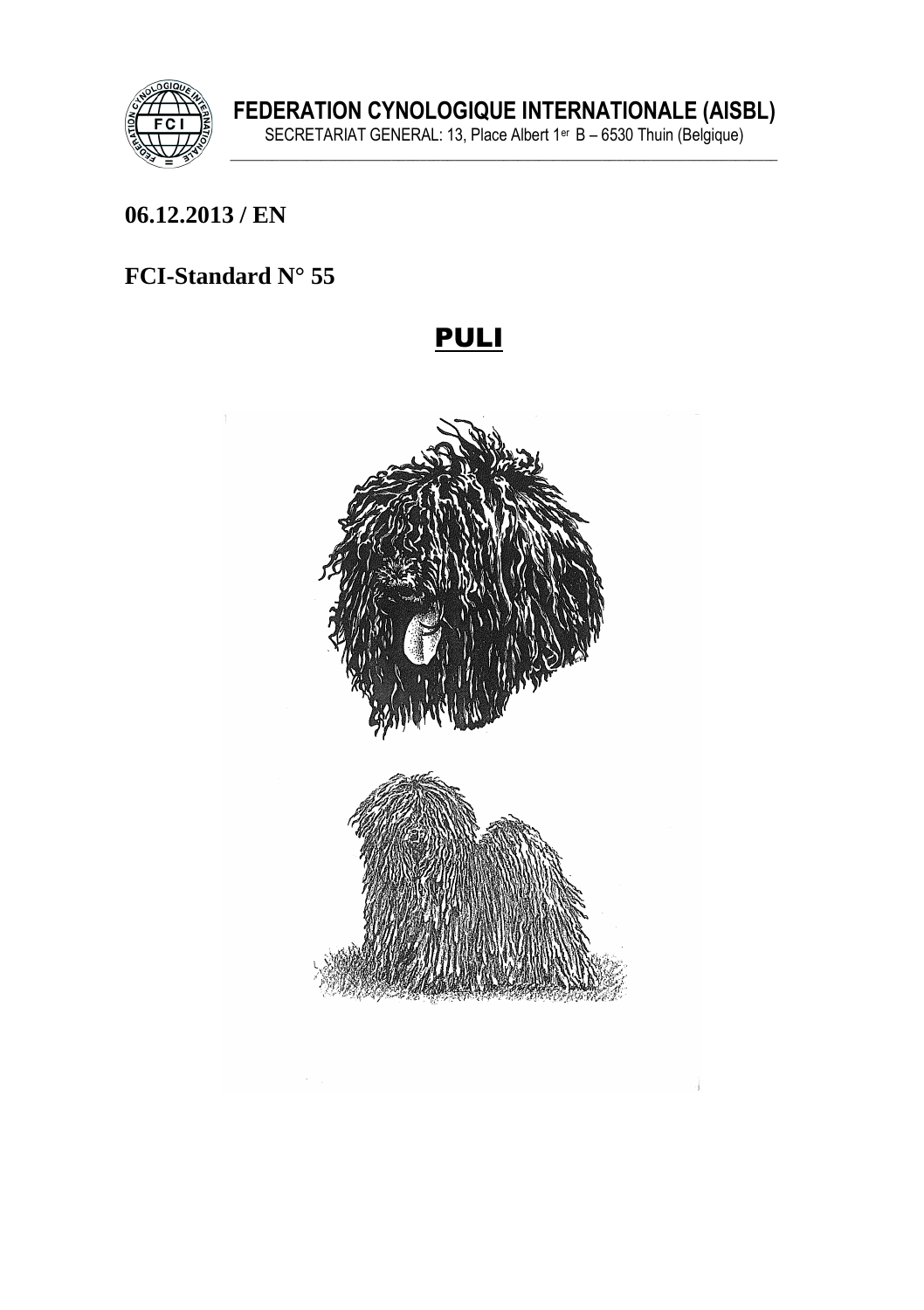**TRANSLATION**: Mrs. Chris Seidler and Mrs. Elke Peper. Revised by Mrs. Renée Sporre-Willes. Official language (DE).

**ORIGIN**: Hungary.

### **DATE OF PUBLICATION OF THE OFFICIAL VALID STANDARD**: 29.10.2013.

**UTILIZATION**: Herding dog.

**F.C.I.-CLASSIFICATION**: Group 1 Sheepdogs and Cattle Dogs (Except Swiss Cattle Dog). Section 1 Sheepdogs. Without working trial.

**BRIEF HISTORICAL SUMMARY**: The Puli is a Hungarian herding breed of Asiatic origin. His original ancestors most probably came to the Carpathian Basin with the migrating ancient Magyars, who lived as nomads on stock-breeding.

**GENERAL APPEARANCE**: Dog of medium size with strong constitution, square build and fine, but not too light bones. The somewhat lean body is well muscled all over. The construction of the individual body parts is difficult to judge, as the whole body is covered by a strongly developed coat, tending to form curls and cords. It is therefore useful to touch the dog when judging. The coat on the head is so profuse that the head appears round and the eyes are **almost** covered. The profusely coated tail, curled forward over the back, gives the appearance of the topline rising slightly towards the rear.

# **IMPORTANT PROPORTIONS**:

The body length is equal to the height at the withers.

The depth of the brisket is slightly less than half of the height at the withers.

The length of the muzzle is one third of the total length of the head.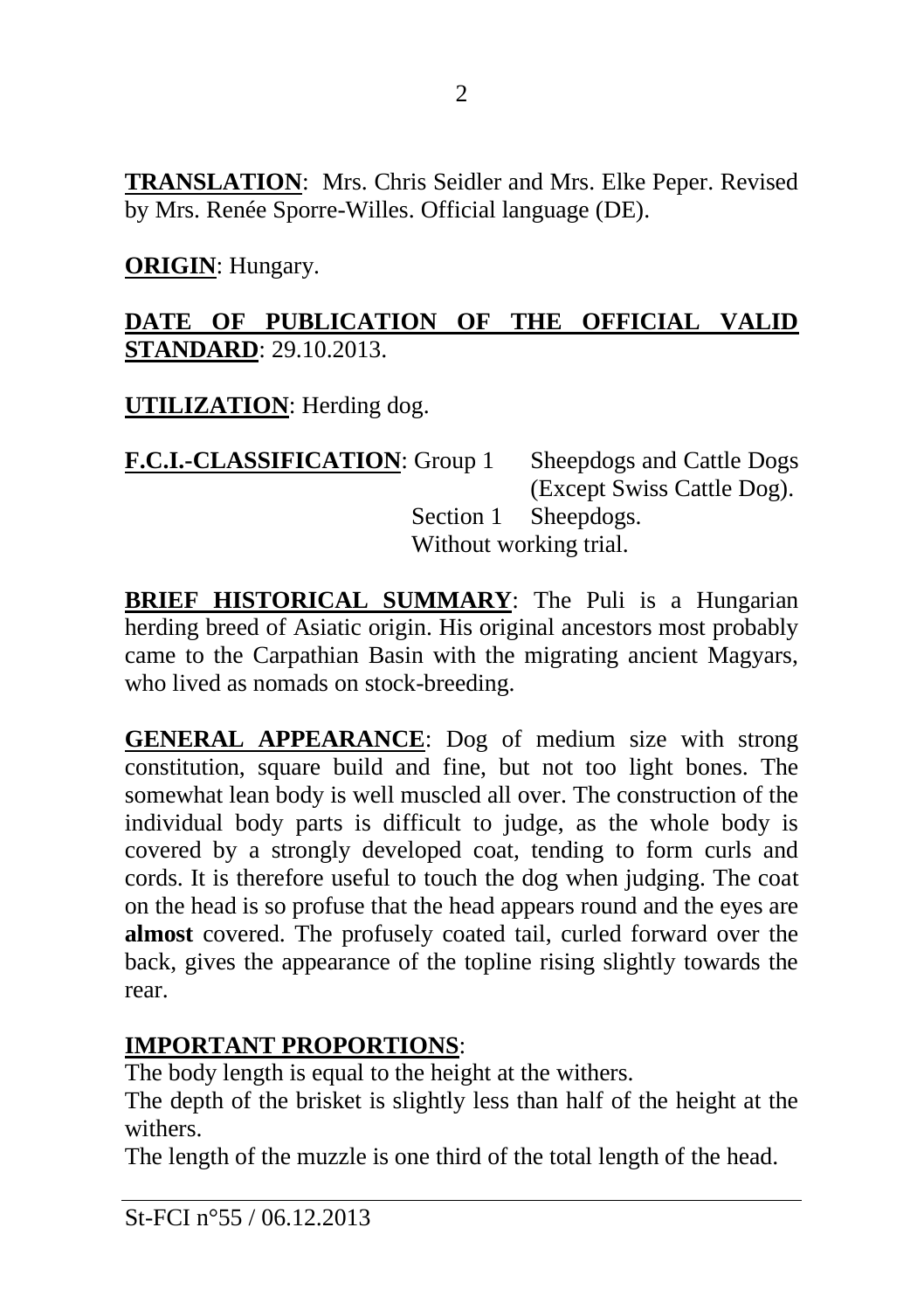**BEHAVIOUR / TEMPERAMENT:** Of lively temperament, extremely able to learn. Loves children and is an excellent watchdog. His present shape has adapted him to sporting use.

**HEAD**: Seen from the front, round, seen from the side appears to be elliptic.

CRANIAL REGION: Skull: Small and fine. Superciliary ridges strongly developed. Stop: Barely developed.

FACIAL REGION: Nose: Rather small, black. Muzzle: Not pointed; bridge of nose straight. Lips: Taut, with dark pigmentation. Jaws/Teeth: Complete scissor bite according to the dentition formula (42 teeth).

**EYES**: Of medium size, dark brown, set in slightly oblique and medium wide apart. The expression is lively and intelligent. Rims of lids close-fitting to the eyeball and well pigmented.

**EARS**: Set on at medium height with broad base. The pendant leathers V-shaped with rounded tips.

**NECK**: Of medium length, taut, well muscled. Forms an angle of about 45 degrees to the horizontal and is covered by dense coat.

# **BODY**:

Topline: Straight. Giving the impression of rising slightly towards the rear because of the tail carriage.

Withers: Only slightly projecting from the topline.

Back: Of medium length, straight, dry and muscular.

Loin: Very strongly muscled, short.

Croup: Short, slightly sloping.

Chest: Deep, long with well arched ribs.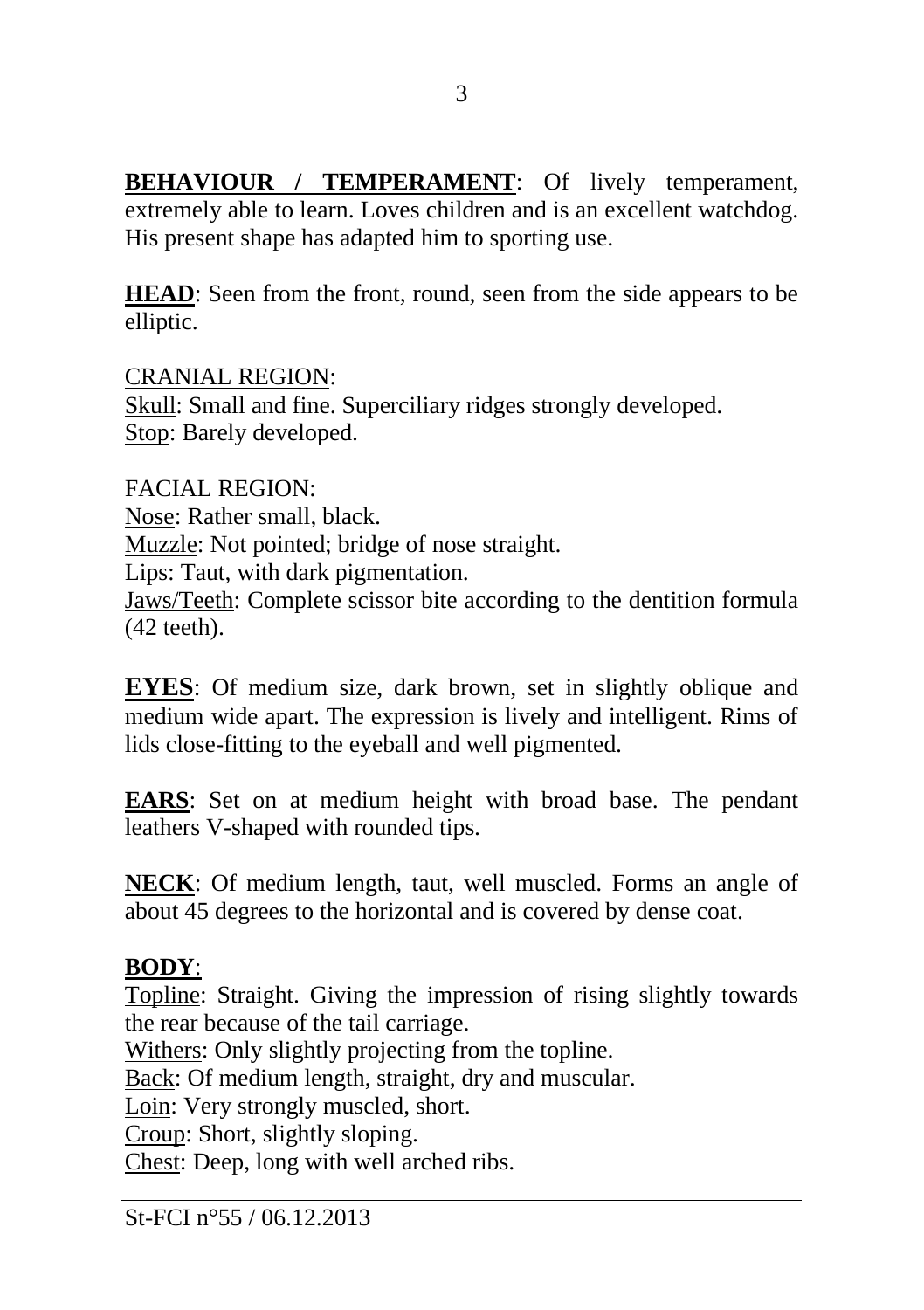Underline and belly: Gradually rising towards rear.

**TAIL**: Set on at medium height and carried in a flat curl over the croup. Well covered by dense coat. When stretched out, it reaches to the hocks.

# **LIMBS**

# FOREQUARTERS:

Shoulder: Shoulder blade sloping, tightly fitting to the brisket. A vertical line from the withers touches the front part of the chest at its deepest point. The angle between shoulder blade and upper arm is 100 to 110 degrees.

Upper Arm: Medium long, well muscled.

Elbow: Lying closely to the brisket. Angle between upper arm and forearm: 120 to 130 degrees.

Forearm: Long, straight, with dry muscles.

Forefeet: Short, rounded, tight with well-knit toes. Nails black or dark slate grey. Pads dark in colour and springy. Feet parallel, pointing forward and medium wide apart.

# HINDQUARTERS:

General appearance: The legs are medium wide apart and parallel. The angle between pelvis and upper thigh is about 100 to 110 degrees.

Thigh: Long and well-muscled.

Stifle (Knee): Angulation of stifle joint 100 to 110 degrees.

Lower thigh: Long and well-muscled.

Hock joint: Dry, clean-cut.

Metatarsus (Rear pastern): Short.

Hind feet: **Not as tight and well-knit as** front feet, otherwise similar.

**GAIT/MOVEMENT**: Very lively and spirited. Steps short. The gait is often typically mincing and jumping. The dog has a tendency to spin round himself.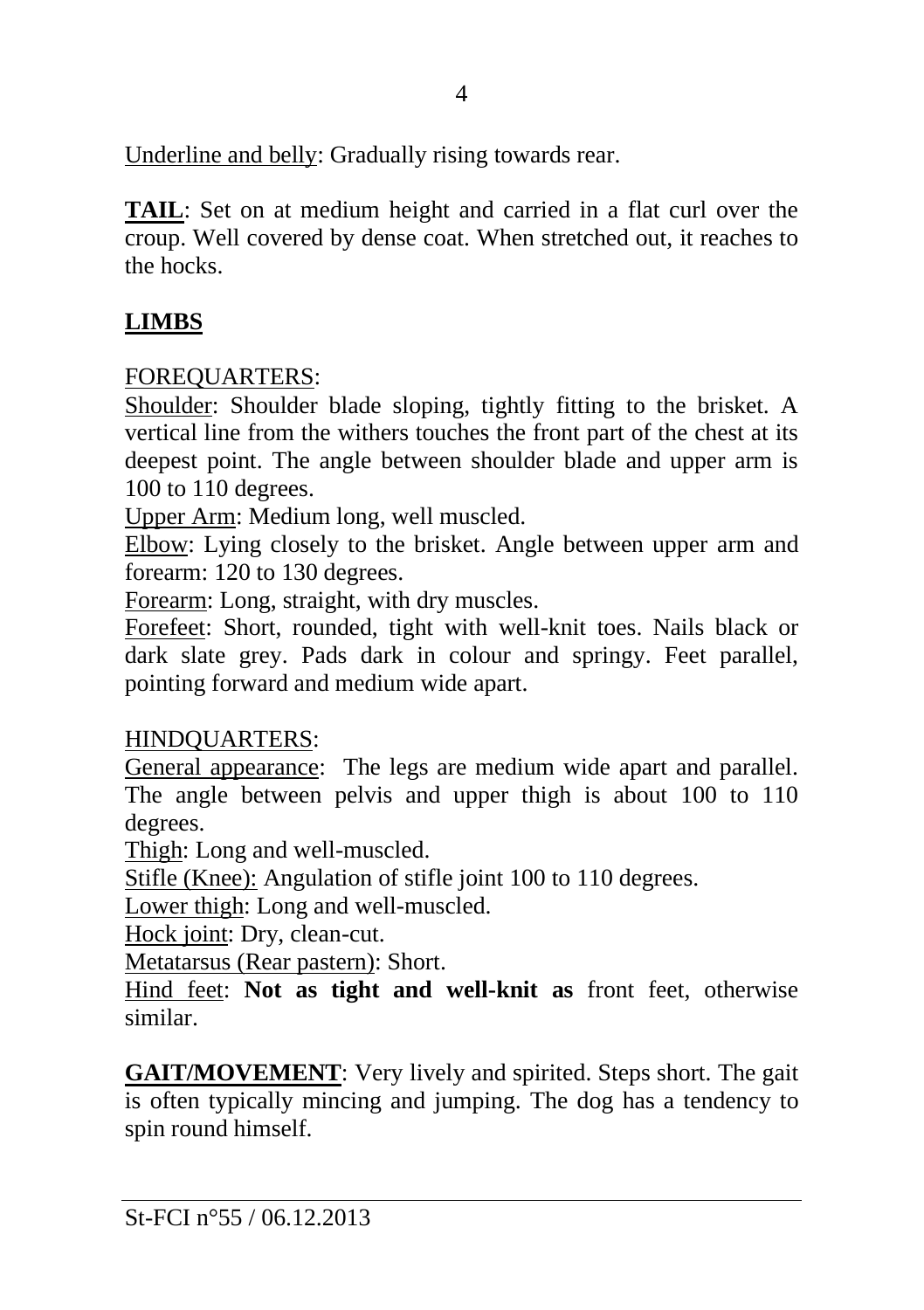**SKIN:** Without wrinkles, tight, with strong pigment. The bare skin is black or slate grey in all coat colours.

# **COAT**

Hair: The puppy coat is dense, wavy or curly. Later, there are tufts of hair developing to tassels and cords. The coat consists of a coarser top coat and a finer undercoat. The relation between these two types of hair determines the character of the coat. If the topcoat highly predominate the undercoat, the coat structure is untypical and the coat sticks slightly out. If the undercoat is too highly predominant – which is undesirable – this results in a matted coat of too soft texture, difficult to groom. The correct proportion between the two types of hair, which is genetically fixed, produces the aesthetical tassels or cords, which are easy to groom. The cords on the loin and the croup and at the back of the upper thighs are longest (20–30 cm). They are shortest on the head and at the limbs (10-12 cm). Coat on head is ideal when the hair forms a strong structure of cords covering the facial region. Both a combed out and a neglected, tousled coat are undesirable.

Colour:

Black.

Black with few rusty coloured or grey shadings.

Fawn (fakó) with a distinct black mask.

#### **Grey in any shade**.

A white patch at the forechest, not exceeding 3 cm in diameter, is permitted. White between the toes is not regarded as a fault. Pearl white **coat**, without any russet gold (semmelblond).

# **SIZE AND WEIGHT**:

Height at the withers: Males: 39–45 cm. Ideal height: 41–43 cm. Females: 36–42 cm. Ideal height: 38–40 cm.

Weight: Males: 13–15 kg. Females: 10–13 kg.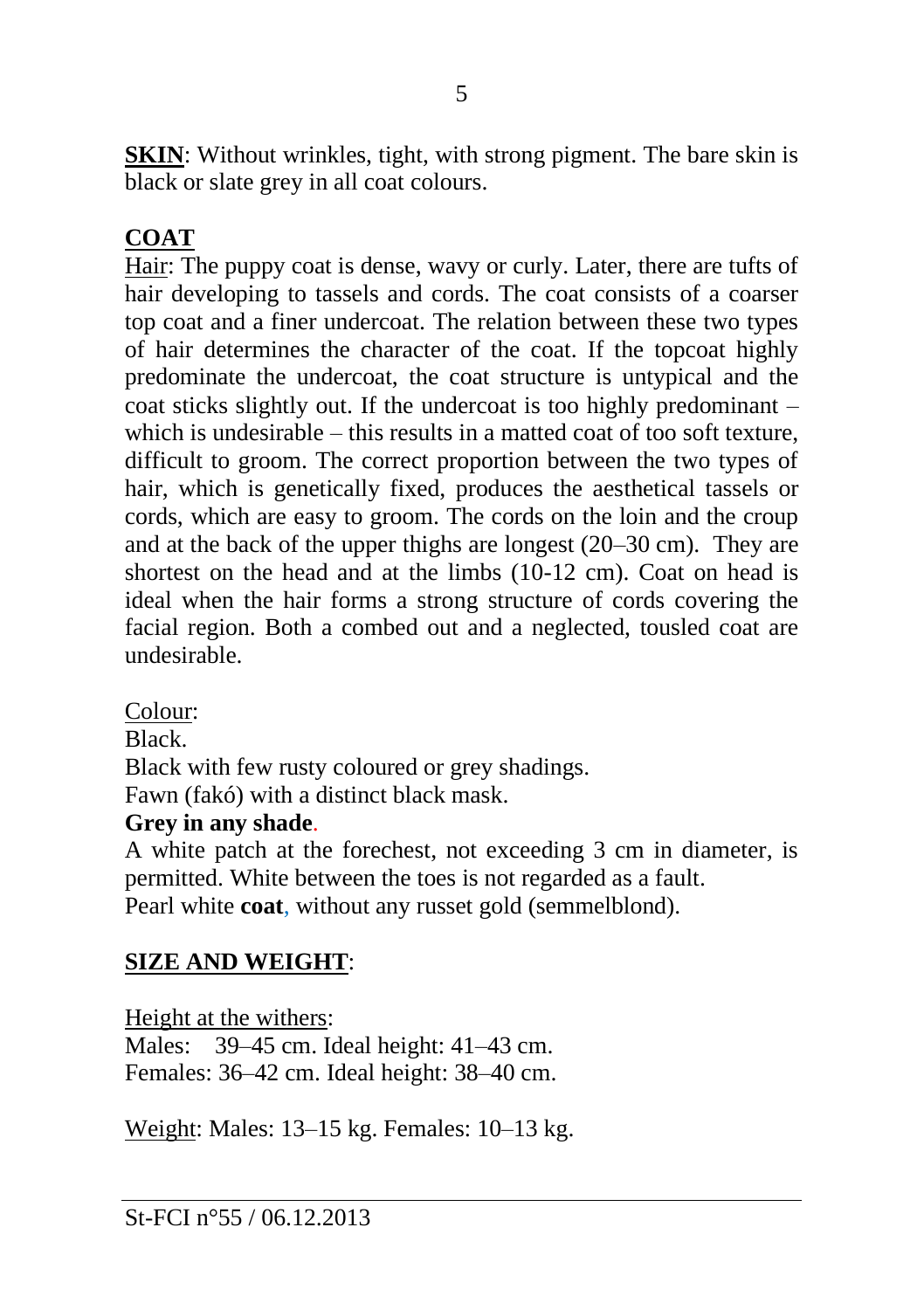**FAULTS**: Any departure from the foregoing points should be considered a fault and the seriousness with which the fault is regarded should be in exact proportion to its degree and its effect upon the health and welfare of the dog **and its ability to perform its traditional work.**

#### **DISQUALIFYING FAULTS**:

- Aggressive or overly shy dogs.
- Any dog clearly showing physical or behavioural abnormalities.
- One or more missing teeth (incisors, canines, premolars 2-4, molars 1-2. More than two missing PM1.The M3 are disregarded.
- Over- or undershot **bite**, wry mouth.
- Tail carried in sickle shape or horizontally.
- Short **or** smooth **coat**, separately growing hairs.
- Faults in colour. Undesired markings and patches.
- Size deviating from the limits mentioned in the standard.

#### **N.B.**:

- Male animals should have two apparently normal testicles fully descended into the scrotum.
- Only functionally and clinically healthy dogs, with breed typical conformation, should be used for breeding.

#### **The latest amendments are in bold characters.**

# **The amendment regarding the coat colours will be valid as from 1/01/2014.**